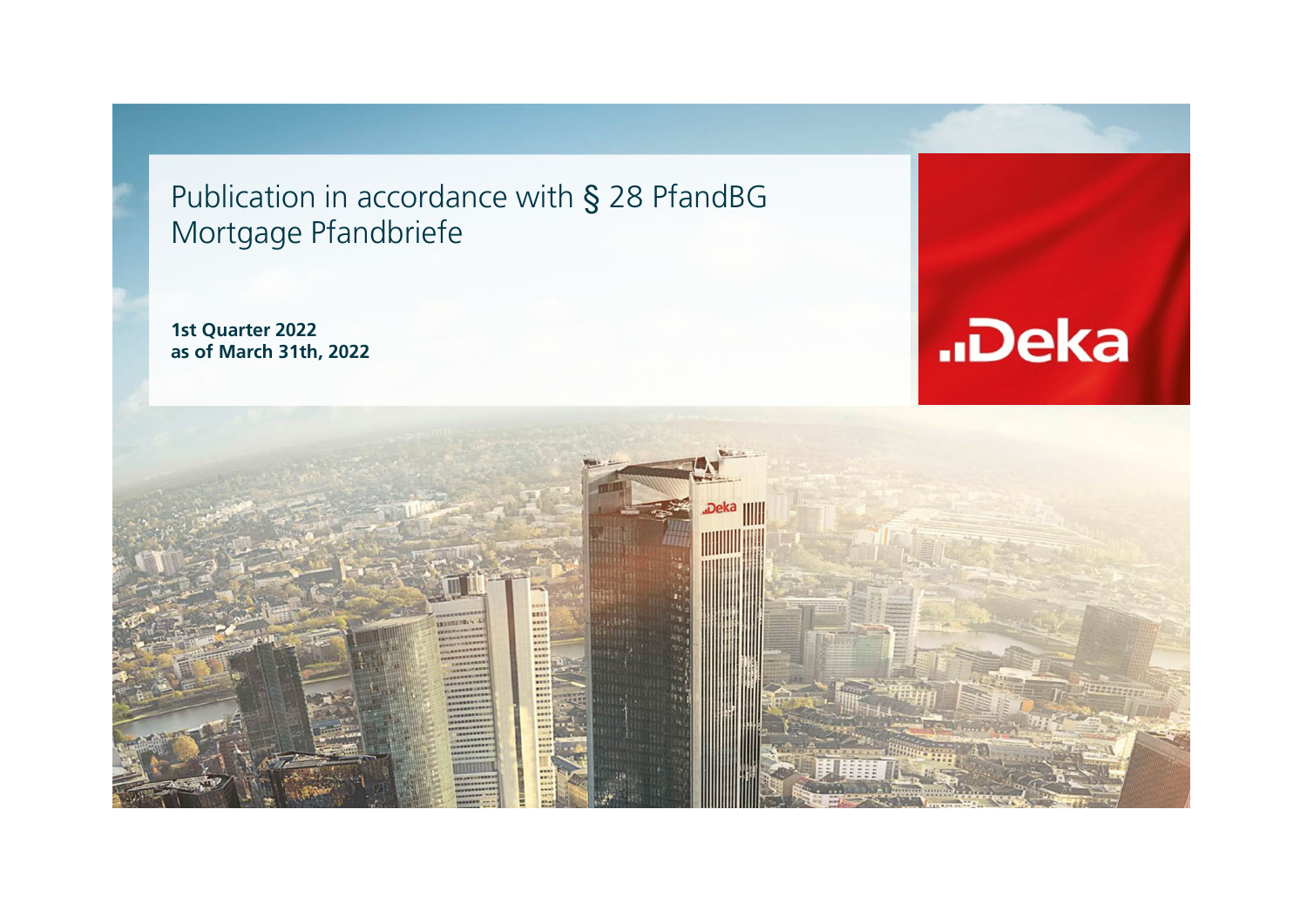# "Deka

#### **Table of contents**

| <b>Publication in accordance with § 28 PfandBG</b>                                                                  | Page(s)   |
|---------------------------------------------------------------------------------------------------------------------|-----------|
| I. Nominal value                                                                                                    | 3         |
| II. vdp-Credit qualitiy differentiation model                                                                       | 3         |
| Derivatives contained in cover pool<br>III.                                                                         | 3         |
| IV. Nominal value and net present value                                                                             | 4         |
| V. Maturity structure                                                                                               | 5         |
| Breakdown of cover pool by size<br>VI.                                                                              | 6         |
| VII. Fixed-interest rate assets                                                                                     | 7         |
| VIII. Volume-weighted average maturity elapsed                                                                      | 7         |
| IX. Weighted average mortgage lending value                                                                         | 7         |
| X. Additional cover pool assets                                                                                     | 8         |
| XI. Exceedances                                                                                                     | 9         |
| Breakdown of cover pool<br>XII.                                                                                     | $10 - 12$ |
| Debts in arrears > 90 Days (in mill EUR)<br>XIII.                                                                   | 13        |
| XIV. Total amounts of nonperforming assets, if at least 5% of each individual claim are non performing(in mill EUR) | 13        |

#### **Additional voluntary information**

| I. Additional voluntary information about the cover pool               |  |
|------------------------------------------------------------------------|--|
| II. Additional voluntary information about the outstanding Pfandbriefe |  |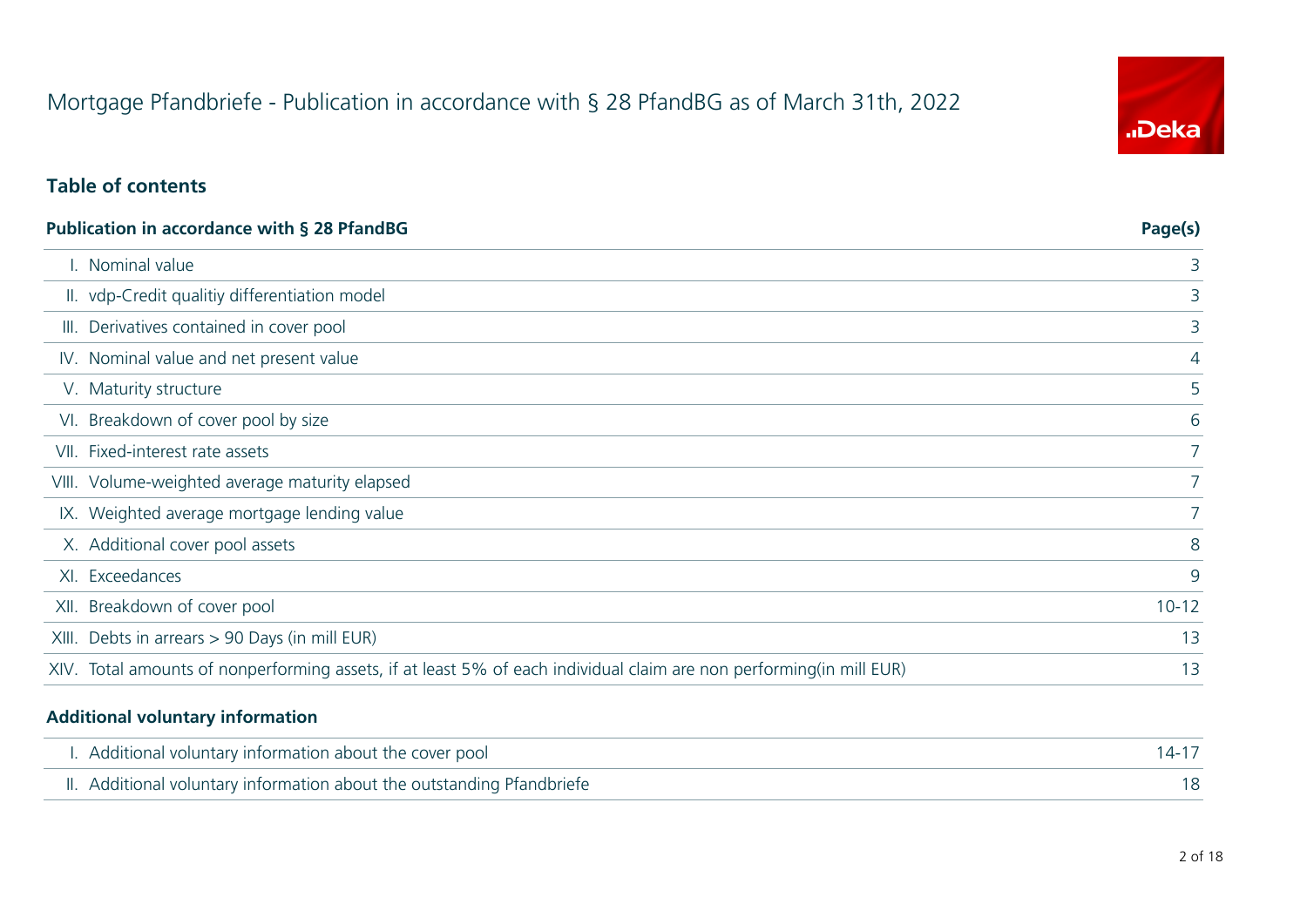

#### **I. Nominal value**

| <b>Total amounts in mill EUR</b>          | <b>Nominal value</b> |         |  |  |
|-------------------------------------------|----------------------|---------|--|--|
|                                           | Q1/2022<br>Q1/2021   |         |  |  |
| Outstanding Pfandbriefe                   | 460.0                | 195.0   |  |  |
| Public sector cover pool                  | 1.136,5              | 1.037.8 |  |  |
| Overcollateralization                     | 676.5                | 842.8   |  |  |
| Overcollateralization in % of outstanding | 147.1%               | 432.2 % |  |  |

# **II. vdp-Credit qualitiy differentiation model**

| Overcollateralization in consideration of the<br>"vdp-Credit quality differentiation model" | <b>Nominal value</b> |         | Net present value |         |  |
|---------------------------------------------------------------------------------------------|----------------------|---------|-------------------|---------|--|
| in mill EUR                                                                                 | O1/2022              | 01/2021 | 01/2022           | 01/2021 |  |
| Overcollateralization                                                                       | 676,510              | 842.8   | 703.935           | 893.5   |  |
| Overcollateralization according to the "vdp-Credit quality<br>differentiation model"        | 676.5                | 842.8   | 703.9             | 893,5   |  |
| Overcollateralization in % of outstanding                                                   | 147.1%               | 432.2 % | 156.5 %           | 452.2 % |  |

# **III. Derivatives contained in cover pool**

| <b>Total amounts in mill EUR</b> |                    | <b>Nominal value</b> |
|----------------------------------|--------------------|----------------------|
|                                  | 01/2022<br>01/2021 |                      |
| <b>Derivates</b>                 | 0.0                | U.U                  |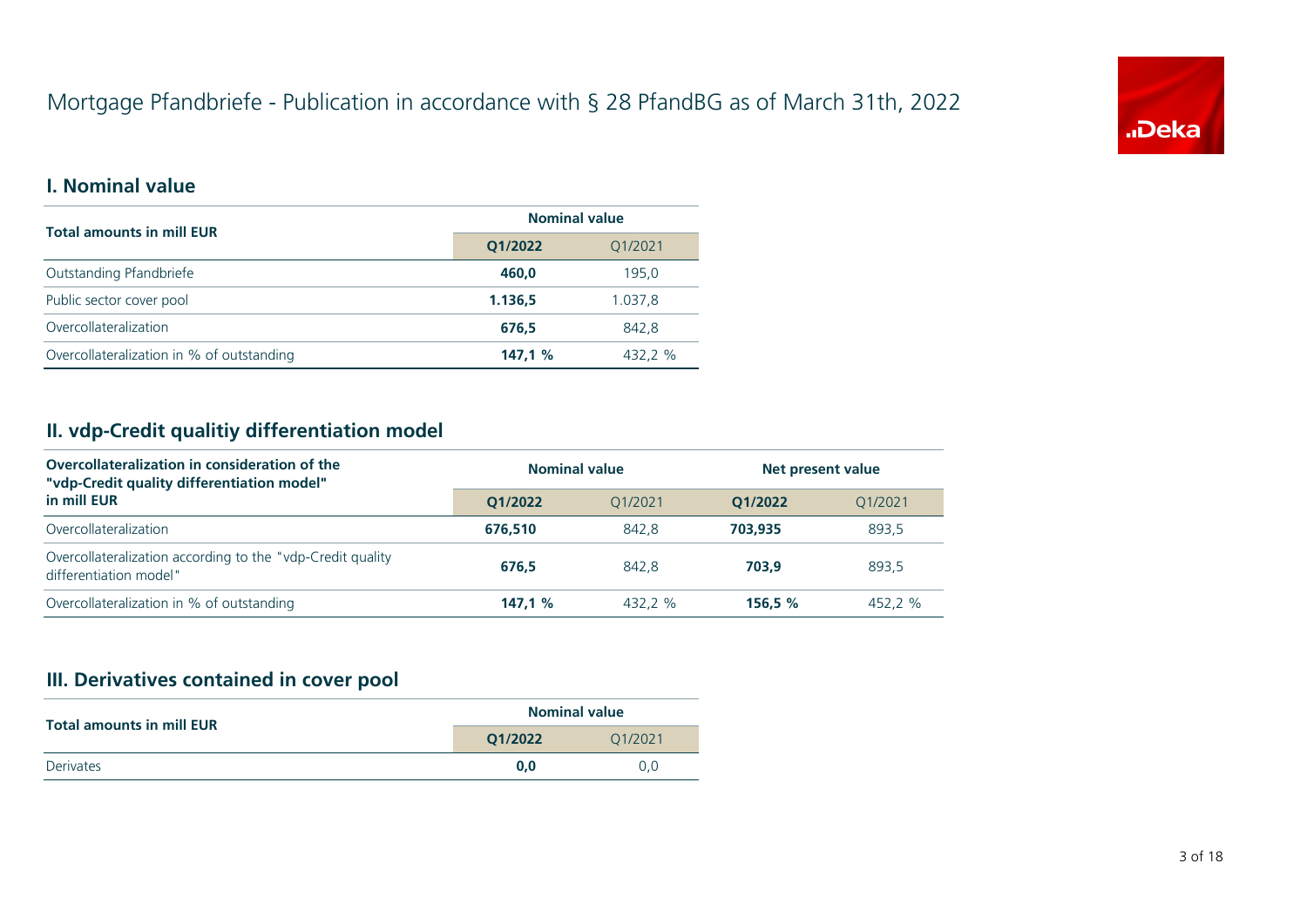

# **IV. Nominal value and net present value**

|                                           | <b>Nominal value</b> |         | Net present value  |         |  |
|-------------------------------------------|----------------------|---------|--------------------|---------|--|
| <b>Total amounts in mill EUR</b>          | 01/2022              | O1/2021 | Q1/2021<br>01/2022 |         |  |
| Outstanding Pfandbriefe                   | 460.0                | 195.0   | 449.924            | 197.6   |  |
| Public sector cover pool                  | 1.136.5              | 1.037.8 | 1.153.9            | 1.091,1 |  |
| Overcollateralization                     | 676.5                | 842,8   | 703.9              | 893,5   |  |
| Overcollateralization in % of outstanding | 147.1%               | 432.2 % | 156.5%             | 452.2 % |  |

| <b>Total amounts in mill EUR</b>          | Net present value + 250 BP |         | Net present value - 250 BP |         | Net present value<br><b>Currency stress</b> |         |
|-------------------------------------------|----------------------------|---------|----------------------------|---------|---------------------------------------------|---------|
|                                           | O1/2022                    | O1/2021 | 01/2022                    | 01/2021 | 01/2022                                     | Q1/2021 |
| Outstanding Pfandbriefe                   | 418.3                      | 185,3   | 485,4                      | 211.2   | 418,294                                     | 185,3   |
| Public sector cover pool                  | 1.075.5                    | 1.018.4 | 1.244.4                    | 1.174.9 | 1.075.5                                     | 1.018,4 |
| Overcollateralization                     | 657,2                      | 833,1   | 759,0                      | 963.7   | 657,2                                       | 833,1   |
| Overcollateralization in % of outstanding | 157,1%                     | 449,5 % | 156,4%                     | 456,3 % | 157,1%                                      | 449,5 % |

| <b>Foreign Currencies</b> | Net present value for each foreign<br>currency (in mill) |         | <b>Rates of exchange</b> |         | Net present value<br>in mill EUR |         |
|---------------------------|----------------------------------------------------------|---------|--------------------------|---------|----------------------------------|---------|
|                           | O1/2022                                                  | 01/2021 | O1/2022                  | 01/2021 | O1/2022                          | Q1/2021 |
| <b>Total amounts</b>      |                                                          |         |                          |         | 0,0                              | 0,00    |

Remark: Net present value on Static Method basis in accordance with § 5 and § 6 PfandBarwertV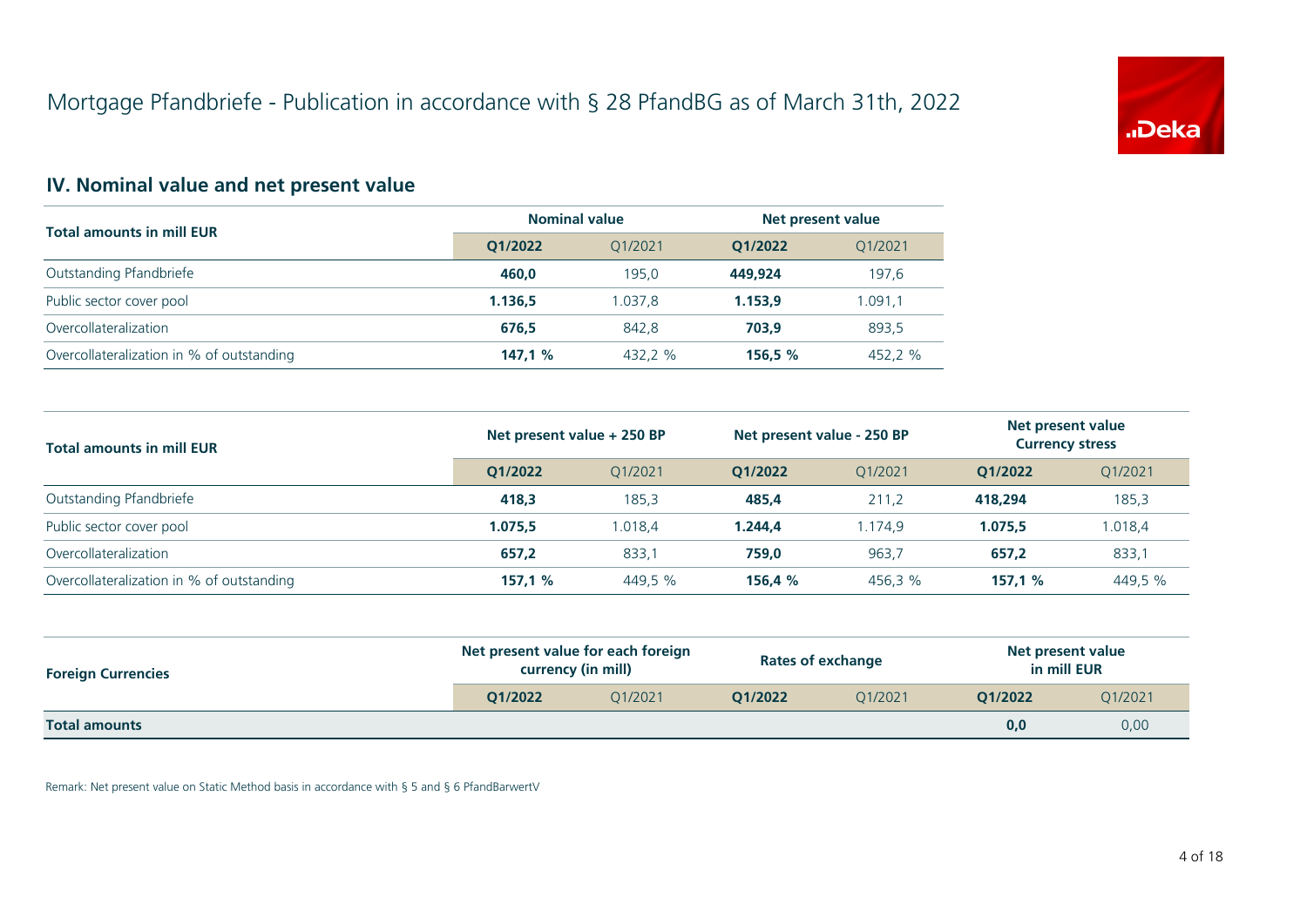

# **V. Maturity structure**

| <b>Maturity ranges</b> |        |           | <b>Outstanding Pfandbriefe in mill EUR</b> | Mortgage cover pool in mill EUR |         |         |
|------------------------|--------|-----------|--------------------------------------------|---------------------------------|---------|---------|
|                        |        |           | Q1/2022                                    | Q1/2021                         | Q1/2022 | Q1/2021 |
|                        | $\leq$ | 6 months  | 15,0                                       | 10,0                            | 64,8    | 77,0    |
| 6 months               | $\leq$ | 12 months | 25,0                                       | 5,0                             | 71,5    | 0,0     |
| 12 months              | $\leq$ | 18 months | 40,0                                       | 15,0                            | 16,2    | 129,5   |
| 18 months              | $\leq$ | 2 years   | 20,0                                       | 25,0                            | 0,0     | 92,5    |
| 2 years                | $\leq$ | 3 years   | 130,0                                      | 60,0                            | 336,8   | 16,2    |
| 3 years                | $\leq$ | 4 years   | 130,0                                      | 80,0                            | 241,7   | 312,0   |
| 4 years                | $\leq$ | 5 years   | 50,0                                       | 0,0                             | 156,4   | 155,5   |
| 5 years                | $\leq$ | 10 years  | 50,0                                       | 0,0                             | 249,1   | 255,1   |
|                        | >      | 10 years  | 0,0                                        | 0,0                             | 0,0     | 0,0     |
| <b>Total amounts</b>   |        |           | 460,0                                      | 195,0                           | 1.136,5 | 1.037,8 |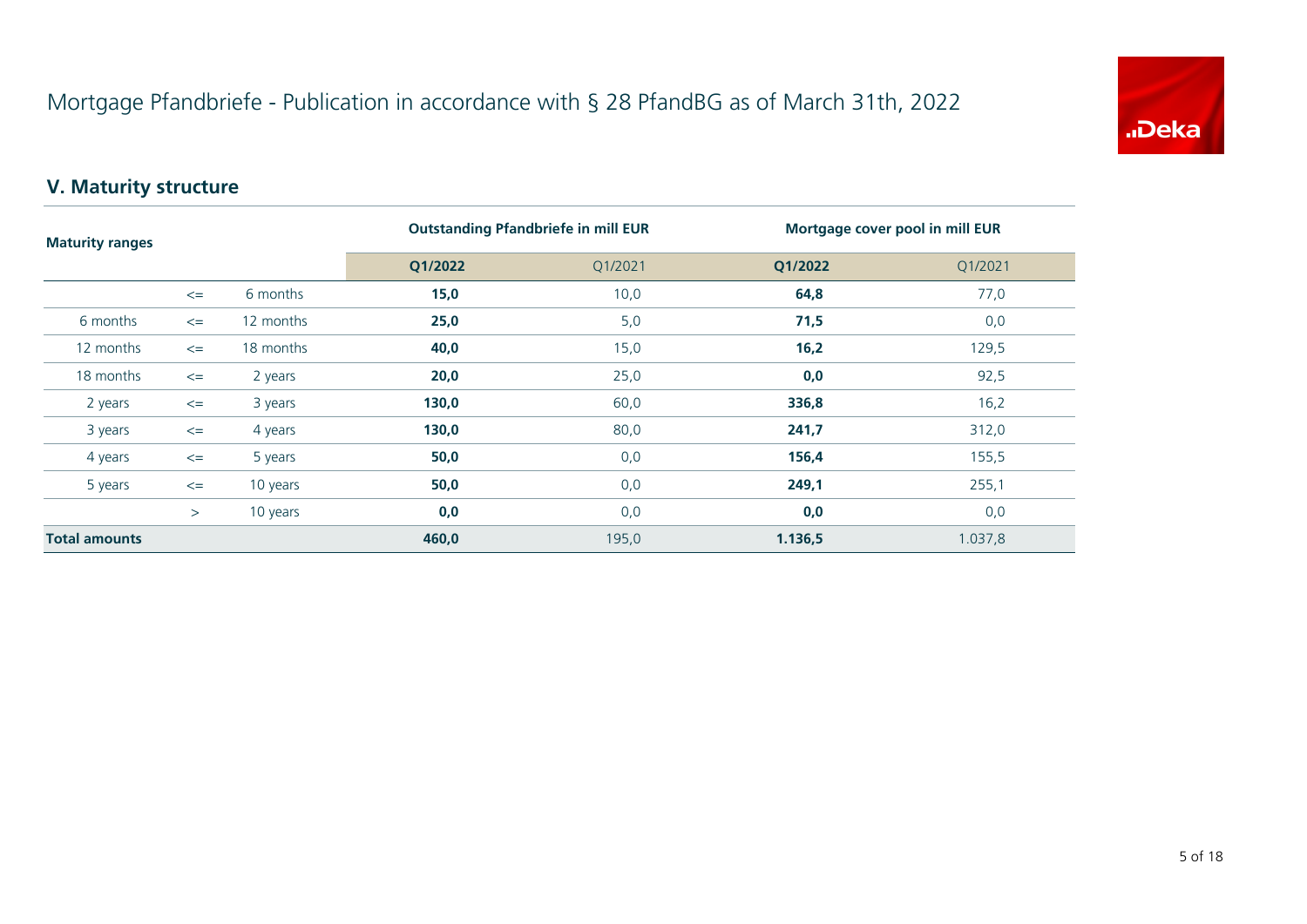

# **VI. Breakdown of cover pool by size**

| Breakdown of cover pool by size (in mill EUR)                                            |                                   |               |         |         |
|------------------------------------------------------------------------------------------|-----------------------------------|---------------|---------|---------|
|                                                                                          |                                   |               | Q1/2022 | Q1/2021 |
| Regular cover                                                                            | $\leq$                            | 0,3 mill EUR  | 0,0     |         |
| Mortgage Loans                                                                           |                                   |               |         | 0,0     |
| Regular cover                                                                            | 0.3 mill EUR $\leq$               | 1,0 mill EUR  |         |         |
| Mortgage Loans                                                                           |                                   |               | 0,0     | 0,0     |
| Regular cover                                                                            | 1,0 mill EUR $\leq$ 10,0 mill EUR |               |         |         |
| Mortgage Loans                                                                           |                                   |               | 0,0     | 0,0     |
| Regular cover                                                                            | $\geq$                            | 10,0 mill EUR |         |         |
| Mortgage Loans                                                                           |                                   |               | 1.111,5 | 1.012,8 |
| <b>Amounts</b>                                                                           |                                   |               | 1.111,5 | 1.012,8 |
| Additional cover pool assets according to<br>§ 19 para. 1 no. 1, no. 2 and no. 3 PfandBG |                                   |               | 25,0    | 25,0    |
| <b>Total amounts</b>                                                                     |                                   |               | 1.136,5 | 1.037,8 |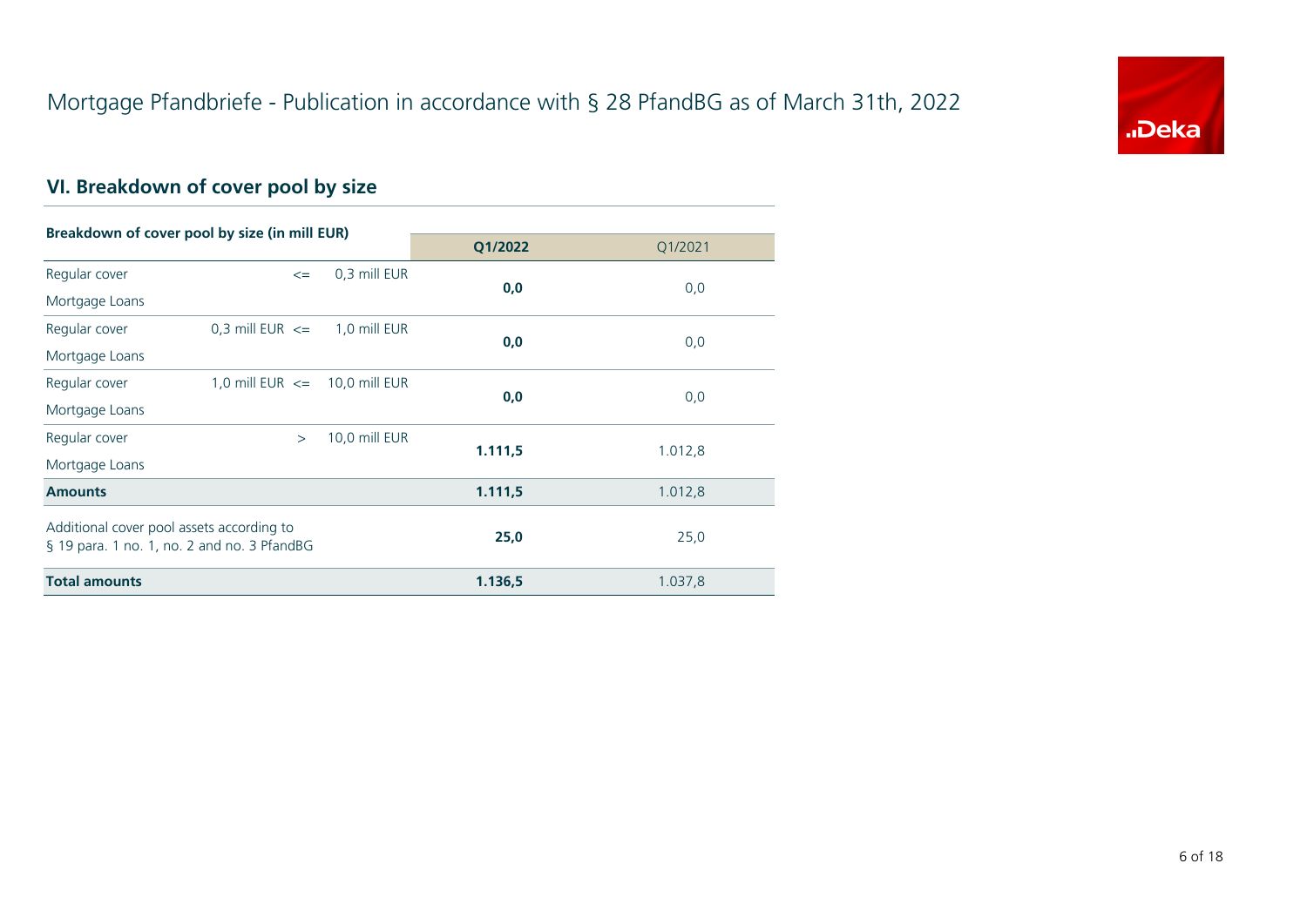

### **VII. Fixed-interest rate assets**

| <b>Total amounts of fixed-interest assets</b><br>(nominal and percentage values) | <b>Total amounts in mill EUR</b> |         | thereof: Nominal value of fixed<br>interest assets |         | thereof: Percentage of fixed<br>interest assets |         |
|----------------------------------------------------------------------------------|----------------------------------|---------|----------------------------------------------------|---------|-------------------------------------------------|---------|
|                                                                                  | 01/2022                          | O1/2021 | 01/2022                                            | O1/2021 | 01/2022                                         | 01/2021 |
| Outstanding Pfandbriefe                                                          | 460.0                            | 195.0   | 460.0                                              | 195.0   | 100.0 $%$                                       | 100.0 % |
| Mortgage sector cover pool                                                       | 1.136,5                          | .037.8  | 848,8                                              | 805,2   | 74.68 %                                         | 77.6 %  |

# **VIII. Volume-weighted average maturity elapsed**

| Information on claims<br>according to § 12 PfandBG                                                                                                 | <b>Average in years</b> |         |  |
|----------------------------------------------------------------------------------------------------------------------------------------------------|-------------------------|---------|--|
|                                                                                                                                                    | 01/2022                 | 01/2021 |  |
| According to § 28 para. 1 no. 11 PfandBG:<br>Volume-weighted average of the maturity that<br>has elapsed since the loan was granted<br>(seasoning) | 3.2                     | 3.2     |  |

# **IX. Weighted average mortgage lending value**

| Information on claims<br>according to § 12 PfandBG                         | <b>Average in percent</b> |         |  |
|----------------------------------------------------------------------------|---------------------------|---------|--|
|                                                                            | O1/2022                   | Q1/2021 |  |
| According to § 28 para. 2 no.3 PfandBG:<br>Weighted mortgage lending value | 59.5                      | 59.3    |  |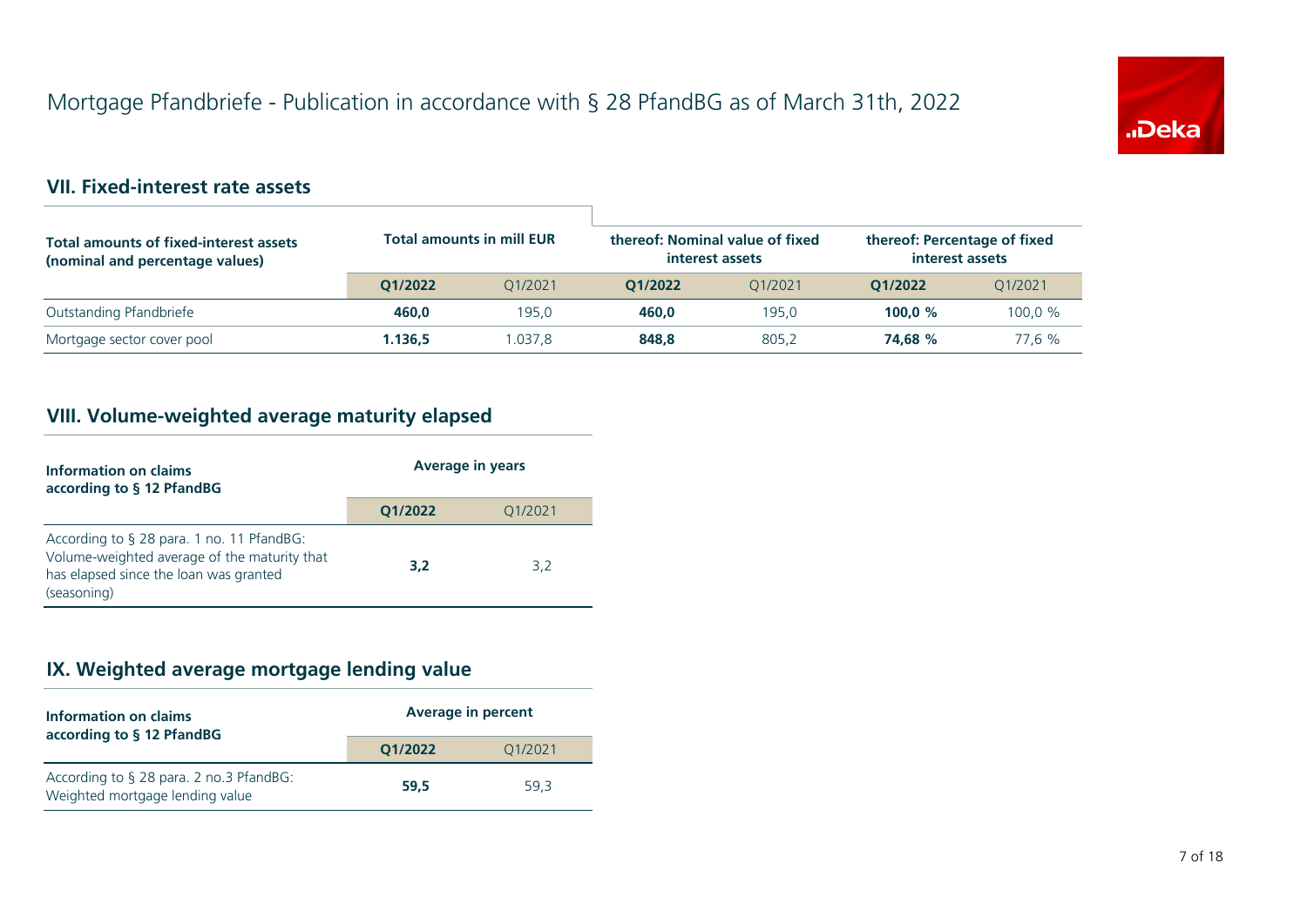

#### **X. Additional cover pool assets**

| Additional cover pool assets according to                                                                                                 |               |         | <b>Total amounts in mill EUR</b> |         |                                                                                                 |         |                                                                                                                                    |
|-------------------------------------------------------------------------------------------------------------------------------------------|---------------|---------|----------------------------------|---------|-------------------------------------------------------------------------------------------------|---------|------------------------------------------------------------------------------------------------------------------------------------|
| § 19 para. 1 no. 1, no. 2 and no. 3 PfandBG                                                                                               |               | Q1/2022 | Q1/2021                          |         |                                                                                                 |         |                                                                                                                                    |
|                                                                                                                                           |               | 25,0    | 25,0                             |         |                                                                                                 |         |                                                                                                                                    |
| Thereof additional cover pool assets<br>according to § 28 para. 1 no. 4                                                                   |               |         | <b>Total amounts in mill EUR</b> |         |                                                                                                 |         |                                                                                                                                    |
| in conjunction with § 19 para. 1 no. 1 PfandBG                                                                                            |               | Q1/2022 | Q1/2021                          |         |                                                                                                 |         |                                                                                                                                    |
|                                                                                                                                           |               | 0,0     | 0,0                              |         |                                                                                                 |         |                                                                                                                                    |
| Thereof additional cover pool assets<br>according to § 28 para. 1 no. 5<br>in conjunction with § 19 para. 1 no. 2 PfandBG                 |               |         | <b>Total amounts in mill EUR</b> |         | thereof: Exposure in covered bonds<br>according to Article 129 Regulation<br>(EU) No 575/2013   |         |                                                                                                                                    |
| based in                                                                                                                                  | Code<br>$(*)$ | O1/2022 | Q1/2021                          | Q1/2022 | Q1/2021                                                                                         |         |                                                                                                                                    |
| <b>Total amounts</b>                                                                                                                      |               | 0,0     | 0,0                              | 0,0     | 0,0                                                                                             |         |                                                                                                                                    |
| Thereof additional cover pool assets<br>according to § 28 para. 1 no. 6<br>in conjunction with § 19 para. 1 no. 2 and 3<br><b>PfandBG</b> |               |         | <b>Total amounts in mill EUR</b> |         | thereof: Exposure in bonds<br>according to § 20 para. 1 PfandBG<br>(§ 19 para. 1 no. 3 PfandBG) |         | thereof: Cover pool assets according<br>to § 19 para. 1 no. 2 in conjunction<br>with § 4 para. 1 sentence 3 no. 1<br>and 2 PfandBG |
| based in                                                                                                                                  | Code<br>$(*)$ | Q1/2022 | Q1/2021                          | Q1/2022 | Q1/2021                                                                                         | Q1/2022 | Q1/2021                                                                                                                            |
| Germany                                                                                                                                   | DE            | 25,0    | 25,0                             | 0,0     | 25,0                                                                                            | 25,0    | 0,0                                                                                                                                |

**Total amounts 25,0** 25,0 **0,0** 25,0 **25,0** 0,0

(\*) Remark: The terms of country codes are based on the two-letter ISO-Codes defined in 'ISO 3166 alpha-2', published by the International Organization for Standardization (ISO).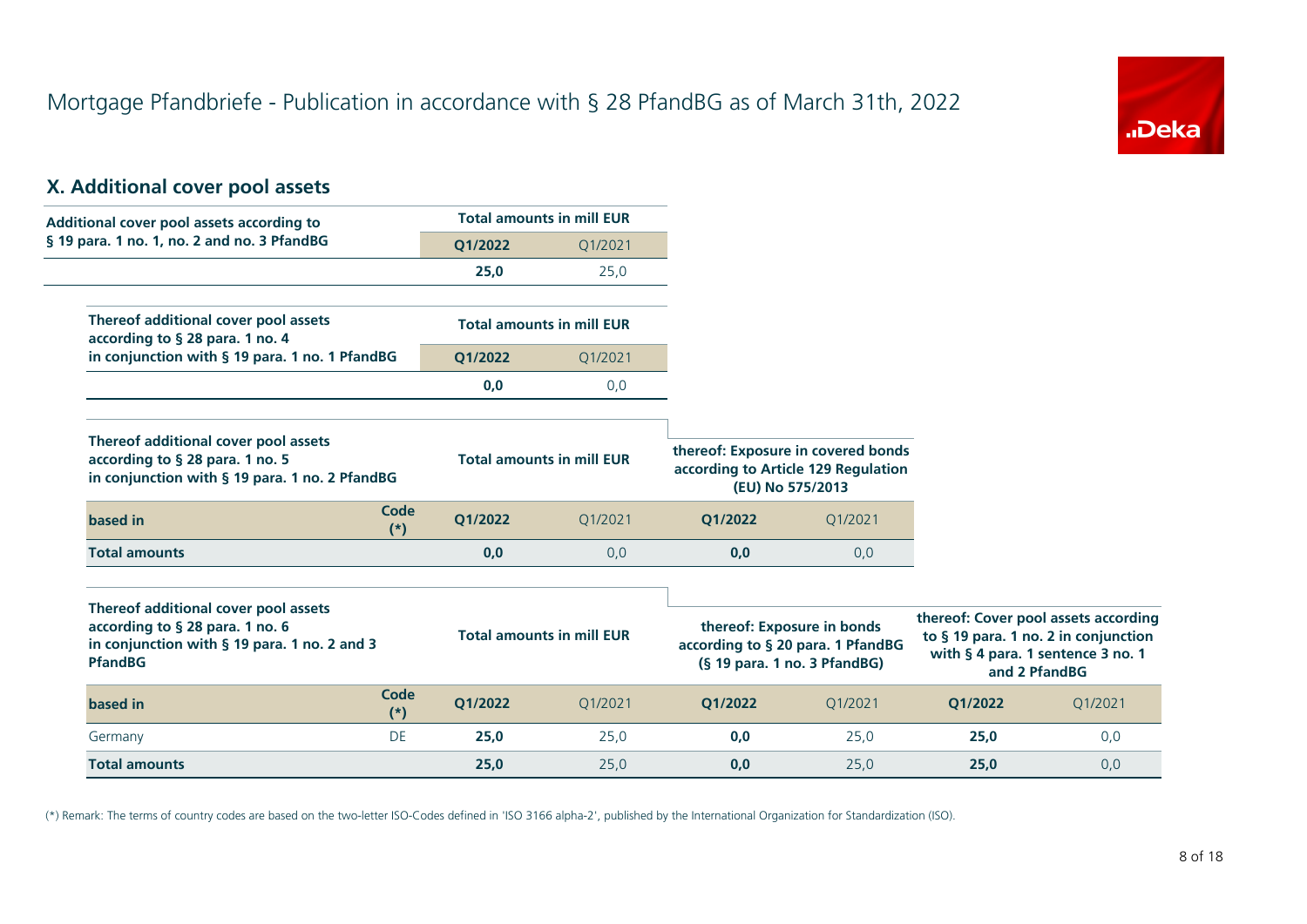

#### **XI. Exceedances**

| Information according to $\S$ 28 para. 1                                                                            | <b>Total amounts in mill EUR</b> |         |  |
|---------------------------------------------------------------------------------------------------------------------|----------------------------------|---------|--|
| no. 7 and no. 8 PfandBG                                                                                             | 01/2022                          | 01/2021 |  |
| Cover pool assets that exceed the limits of<br>§ 13 para. 1 PfandBG<br>$(S, 28)$ para. 1 no. 7 PfandBG)             | 0,0                              | 0,0     |  |
| Cover pool assets that exceed the limits of<br>§ 19 para. 1 no. 2 PfandBG<br>(§ 28 para. 1 no. 8 and no. 5 PfandBG) | 0,0                              | 0,0     |  |
| Cover pool assets that exceed the limits of<br>§ 19 para. 1 no. 3 PfandBG<br>(§ 28 para. 1 no. 8 and no. 6 PfandBG) | 0,0                              | 0,0     |  |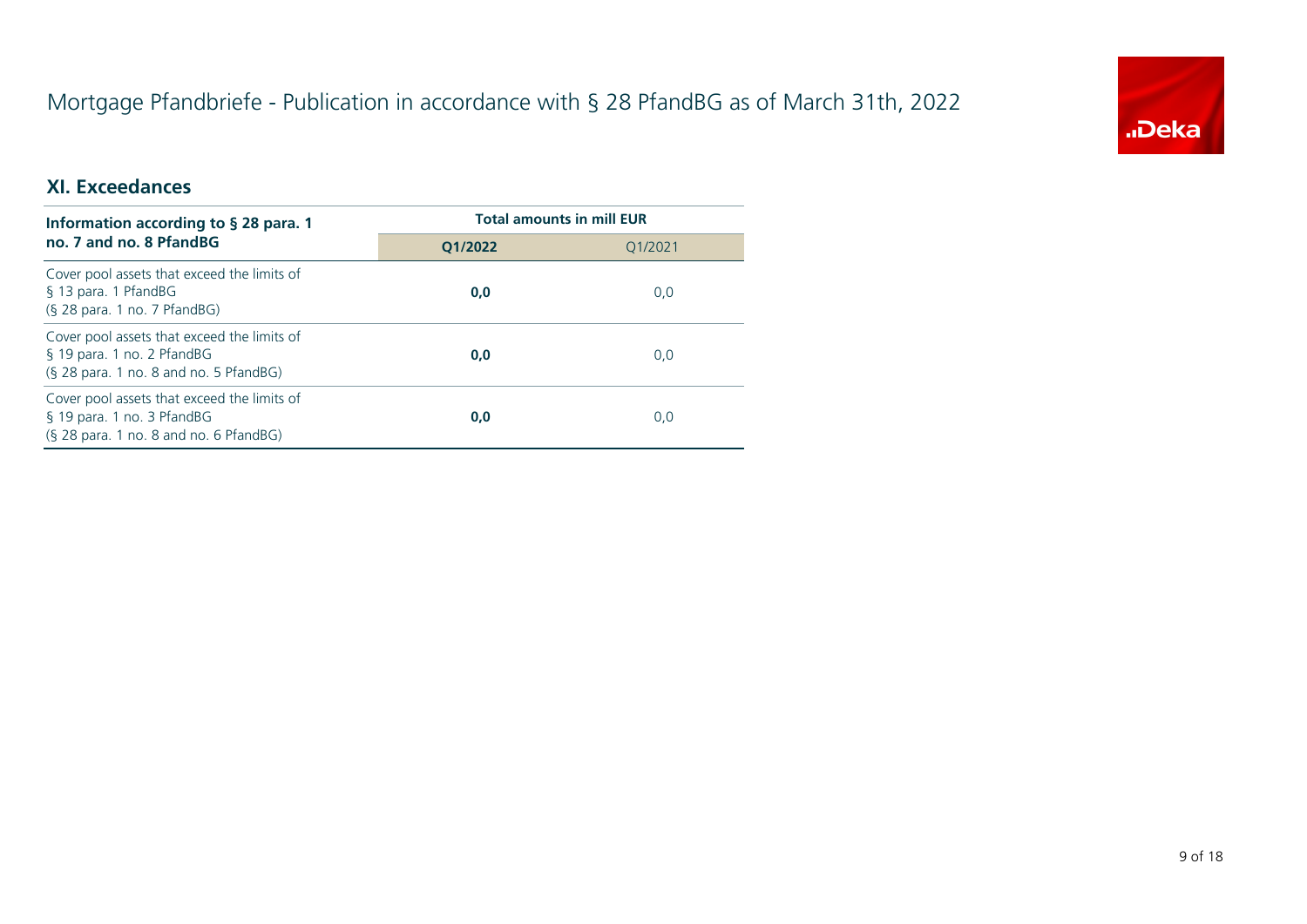

# **XII. Breakdown of cover pool**

|                                                                                                      |                     | <b>Commercial</b> | <b>Residential</b> |                     |
|------------------------------------------------------------------------------------------------------|---------------------|-------------------|--------------------|---------------------|
| <b>Total amounts</b>                                                                                 | amounts in mill EUR |                   |                    | amounts in mill EUR |
|                                                                                                      | Q1/2022             | Q1/2021           | Q1/2022            | Q1/2021             |
| Condominiums                                                                                         | 0,0                 | 0,0               | 0,0                | 0,0                 |
| Single-/Two-family-houses                                                                            | 0,0                 | 0,0               | 0,0                | 0,0                 |
| Multi-family dwellings                                                                               | 0,0                 | 0,0               | 0,0                | 0,0                 |
| Office buildings                                                                                     | 898,2               | 832,3             | 0,0                | 0,0                 |
| Retail buildings                                                                                     | 63,0                | 64,8              | 0,0                | 0,0                 |
| Industrial buildings                                                                                 | 0,0                 | 0,0               | 0,0                | 0,0                 |
| Other commercial buildings                                                                           | 150,4               | 115,7             | 0,0                | 0,0                 |
| Buildings under construction not yet producing yield                                                 | 0,0                 | 0,0               | 0,0                | 0,0                 |
| <b>Building land</b>                                                                                 | 0,0                 | 0,0               | 0,0                | 0,0                 |
| <b>Amounts</b>                                                                                       | 1.111,5             | 1.012,8           | 0,0                | 0,0                 |
| Additional cover pool assets (statutory overcollateralization /<br>safeguarding liquidity inclusive) | 25,0                | 25,0              | 0,0                | 0,0                 |
| <b>Total amounts</b>                                                                                 | 1.136,5             | 1.037,8           | 0,0                | 0,0                 |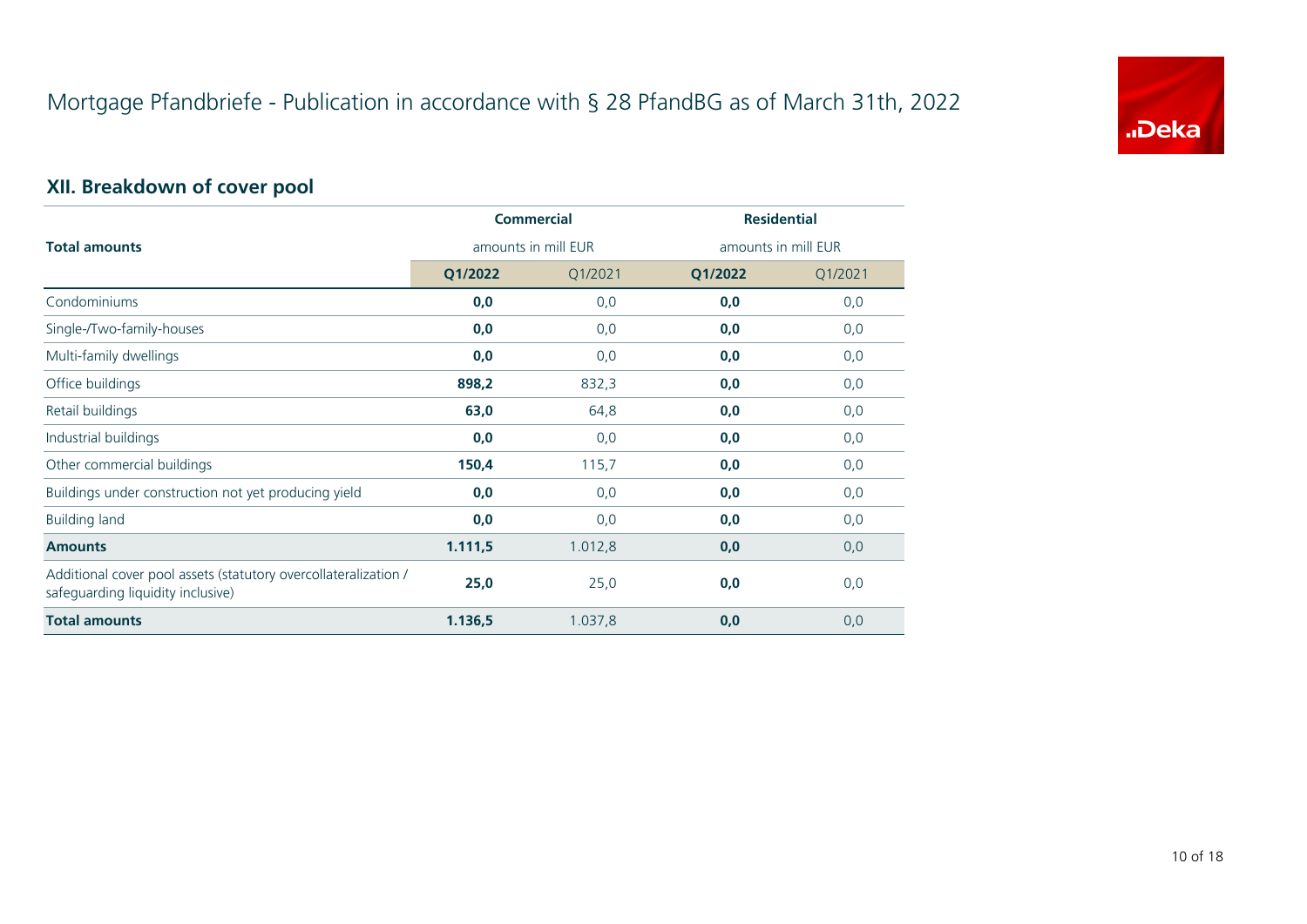

# **XII. Breakdown of cover pool**

|                                                                                                      |                     | <b>Commercial</b> | <b>Residential</b>  |         |
|------------------------------------------------------------------------------------------------------|---------------------|-------------------|---------------------|---------|
| <b>Germany</b>                                                                                       | amounts in mill EUR |                   | amounts in mill EUR |         |
|                                                                                                      | Q1/2022             | Q1/2021           | Q1/2022             | Q1/2021 |
| Condominiums                                                                                         | 0,0                 | 0,0               | 0,0                 | 0,0     |
| Single-/Two-family-houses                                                                            | 0,0                 | 0,0               | 0,0                 | 0,0     |
| Multi-family dwellings                                                                               | 0,0                 | 0,0               | 0,0                 | 0,0     |
| Office buildings                                                                                     | 328,6               | 233,8             | 0,0                 | 0,0     |
| Retail buildings                                                                                     | 63,0                | 0,0               | 0,0                 | 0,0     |
| Industrial buildings                                                                                 | 0,0                 | 0,0               | 0,0                 | 0,0     |
| Other commercial buildings                                                                           | 150,4               | 115,7             | 0,0                 | 0,0     |
| Buildings under construction not yet producing yield                                                 | 0,0                 | 0,0               | 0,0                 | 0,0     |
| <b>Building land</b>                                                                                 | 0,0                 | 0,0               | 0,0                 | 0,0     |
| <b>Amounts</b>                                                                                       | 541,9               | 349,5             | 0,0                 | 0,0     |
| Additional cover pool assets (statutory overcollateralization /<br>safeguarding liquidity inclusive) | 25,0                | 25,0              | 0,0                 | 0,0     |
| <b>Total amounts</b>                                                                                 | 566,9               | 374,5             | 0,0                 | 0,0     |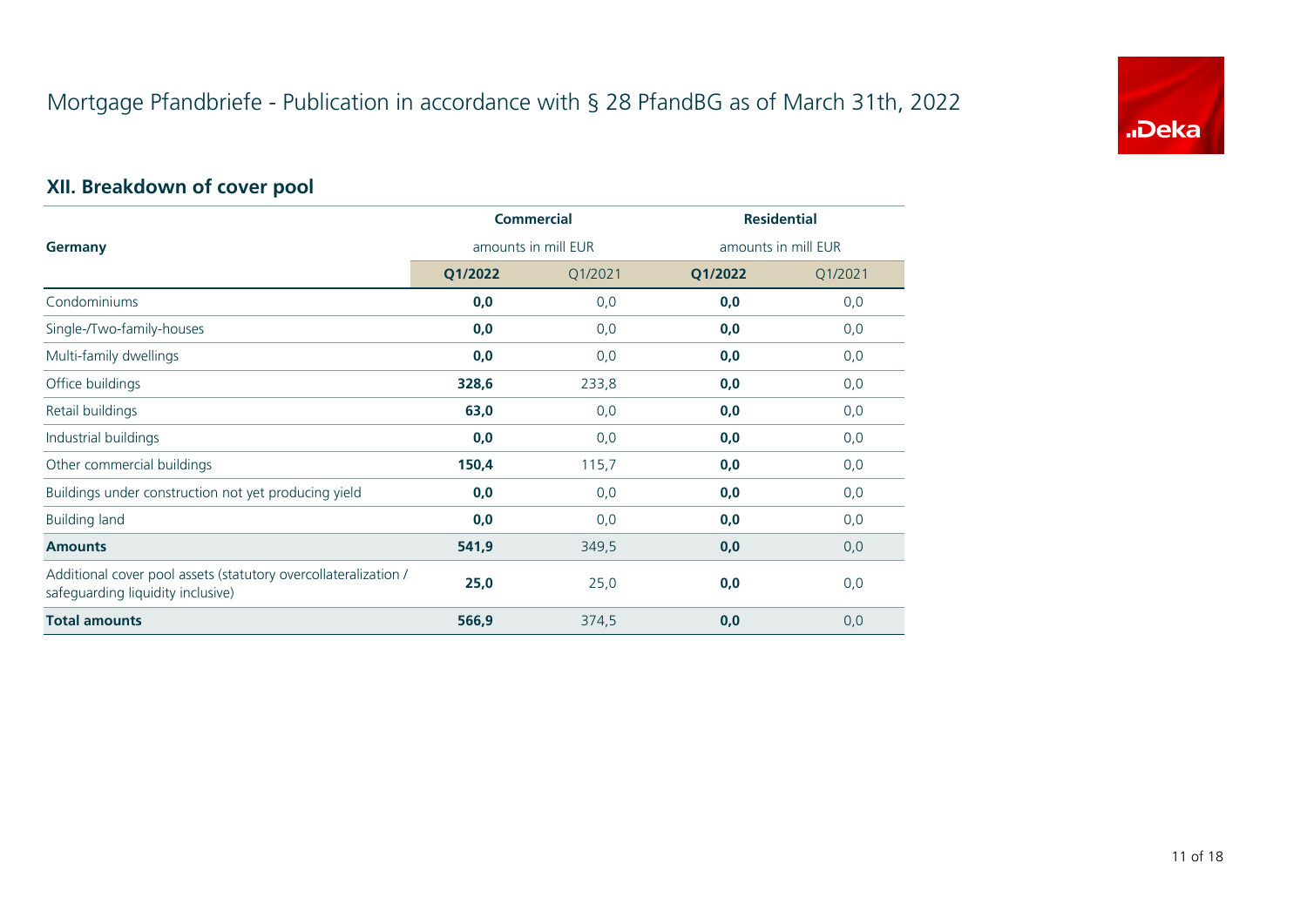

# **XII. Breakdown of cover pool**

|                                                                                                      |                     | <b>Commercial</b> | <b>Residential</b>  |         |
|------------------------------------------------------------------------------------------------------|---------------------|-------------------|---------------------|---------|
| <b>France</b>                                                                                        | amounts in mill EUR |                   | amounts in mill EUR |         |
|                                                                                                      | Q1/2022             | Q1/2021           | Q1/2022             | Q1/2021 |
| Condominiums                                                                                         | 0,0                 | 0,0               | 0,0                 | 0,0     |
| Single-/Two-family-houses                                                                            | 0,0                 | 0,0               | 0,0                 | 0,0     |
| Multi-family dwellings                                                                               | 0,0                 | 0,0               | 0,0                 | 0,0     |
| Office buildings                                                                                     | 569,6               | 598,5             | 0,0                 | 0, 0    |
| Retail buildings                                                                                     | 0,0                 | 64,8              | 0,0                 | 0,0     |
| Industrial buildings                                                                                 | 0,0                 | 0,0               | 0,0                 | 0,0     |
| Other commercial buildings                                                                           | 0,0                 | 0,0               | 0,0                 | 0, 0    |
| Buildings under construction not yet producing yield                                                 | 0,0                 | 0,0               | 0,0                 | 0, 0    |
| <b>Building land</b>                                                                                 | 0,0                 | 0,0               | 0,0                 | 0,0     |
| <b>Amounts</b>                                                                                       | 569,6               | 663,3             | 0,0                 | 0,0     |
| Additional cover pool assets (statutory overcollateralization /<br>safeguarding liquidity inclusive) | 0,0                 | 0,0               | 0,0                 | 0,0     |
| <b>Total amounts</b>                                                                                 | 569,6               | 663,3             | 0,0                 | 0,0     |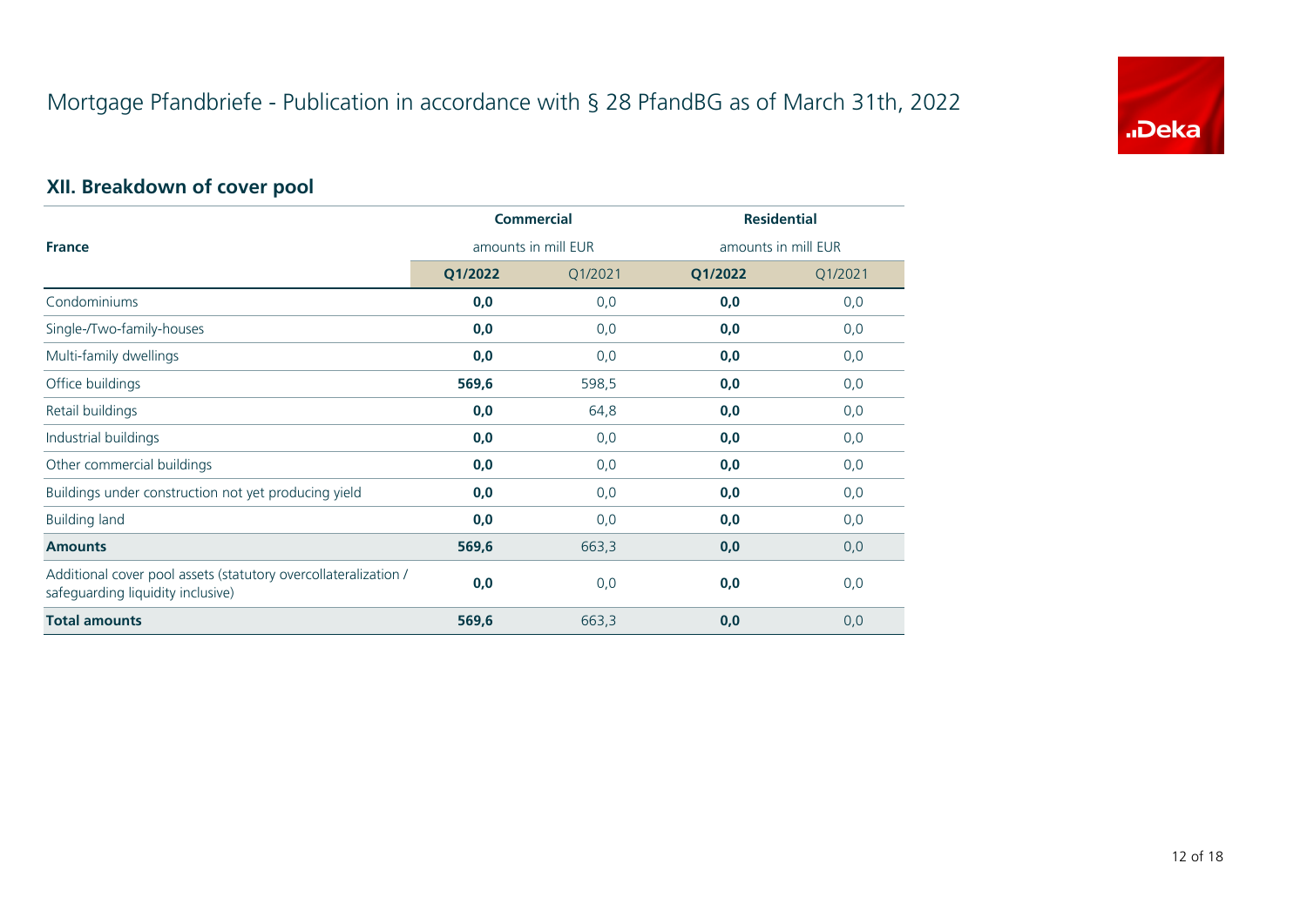

#### **XIII. Debts in arrears > 90 Days (in mill EUR)**

| <b>Geographical distribution</b> |               | <b>Total amounts in mill EUR</b> |         |  |
|----------------------------------|---------------|----------------------------------|---------|--|
| <b>Country</b>                   | Code<br>$(*)$ | Q1/2022                          | Q1/2021 |  |
| Germany                          | DE            | 0,0                              | 0,0     |  |
| France                           | <b>FR</b>     | 0,0                              | 0,0     |  |
| <b>Total amounts</b>             |               | 0,0                              | 0,0     |  |

#### **XIV. Total amounts of nonperforming assets, if at least 5% of each individual claim are non performing (in mill EUR)**

| <b>Geographical distribution</b> |               | <b>Total amounts in mill EUR</b> |         |  |
|----------------------------------|---------------|----------------------------------|---------|--|
| <b>Country</b>                   | Code<br>$(*)$ | Q1/2022                          | Q1/2021 |  |
| Germany                          | DE            | 0,0                              | 0,0     |  |
| France                           | FR            | 0,0                              | 0,0     |  |
| <b>Total amounts</b>             |               | 0,0                              | 0,0     |  |

(\*) Remark: The terms of country codes are based on the two-letter ISO-Codes defined in 'ISO 3166 alpha-2', published by the International Organization for Standardization (ISO).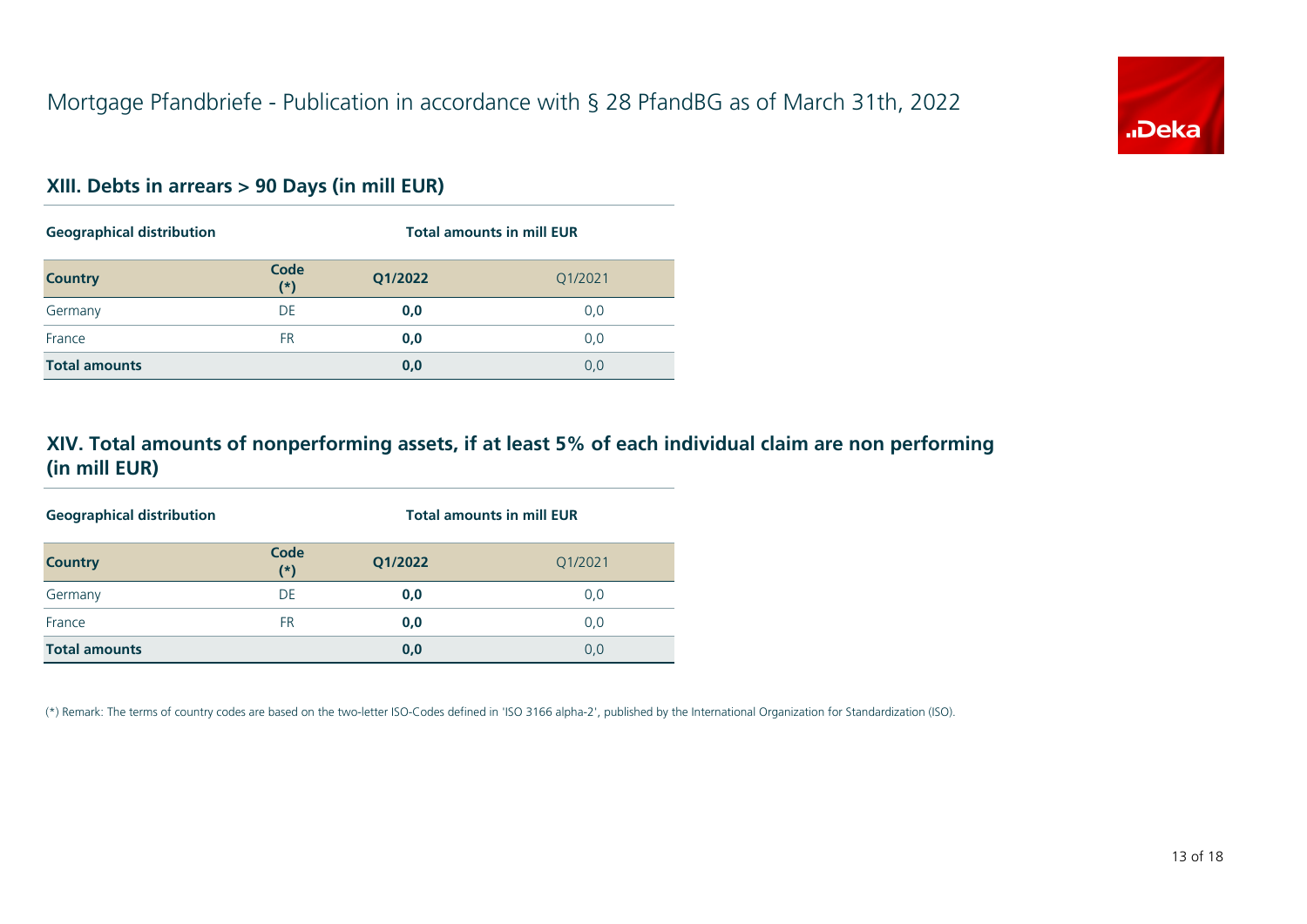

|                                    |             | Q1/2022 |
|------------------------------------|-------------|---------|
| WAL of cover pool (Total)          | in years    | 3,7     |
| Part of ECB elligble securities    | in mill EUR | 25.0    |
| Overcollateralisation by law (npv) | in $%$      | 2,0     |

| <b>Currency Exposure (nominal)</b> | in mill EUR | Q1/2022 |
|------------------------------------|-------------|---------|
| EUR                                |             | 1.136,5 |

| <b>Current Rating of Pfandbrief (according to Rating Agency)</b> | O1/2022 |
|------------------------------------------------------------------|---------|
| Moody's                                                          | Aaa     |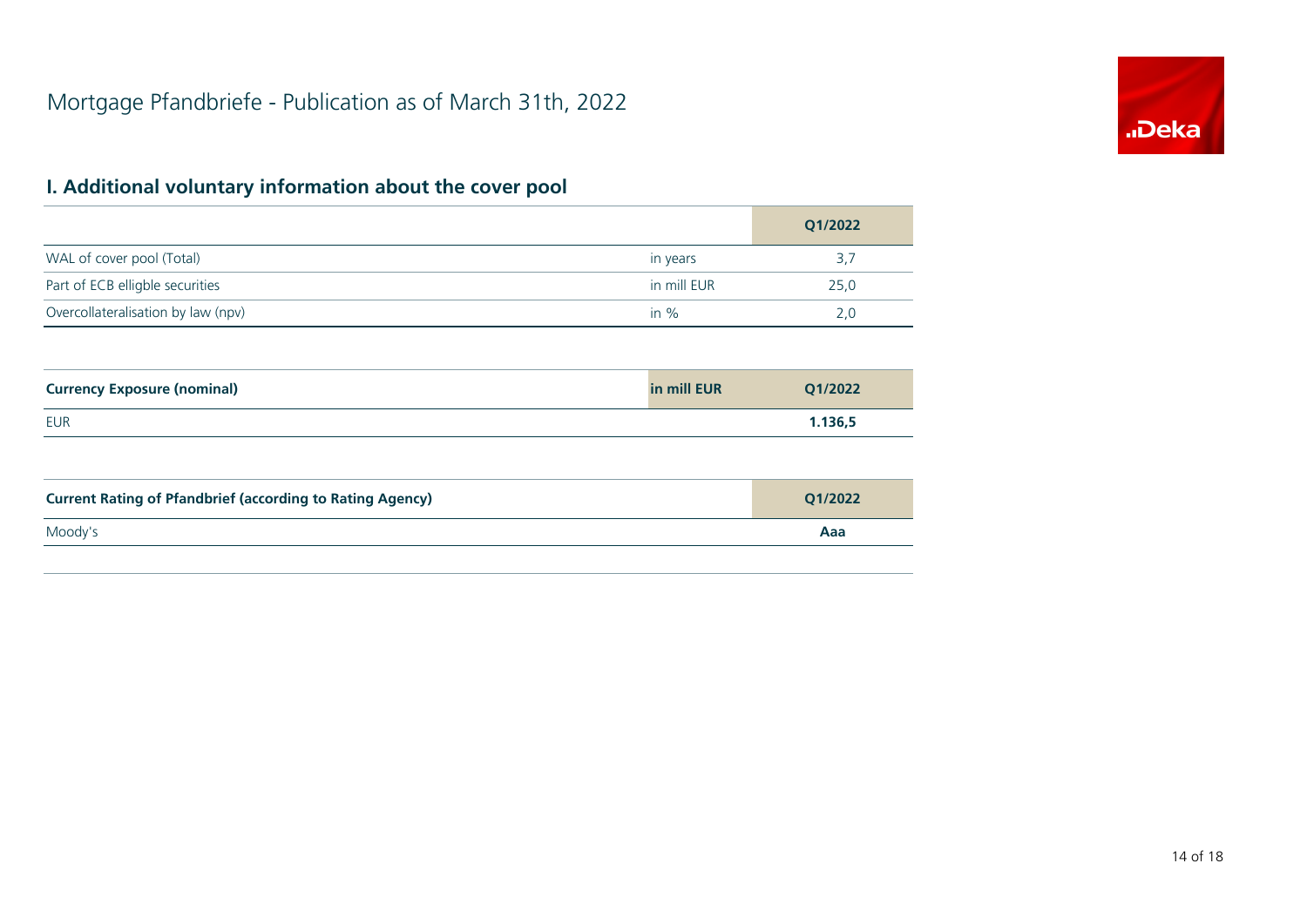

| Breakdown of claims agianst centralbanks and banks<br>according to section 25 para. 1 no. 5 by Credit Quality Step | in mill EUR | 01/2022 |
|--------------------------------------------------------------------------------------------------------------------|-------------|---------|
| Credit Quality Step 1                                                                                              |             | U.U     |
| Credit Quality Step 2                                                                                              |             | 0.O     |

| <b>Derivates</b>                                          |              | 01/2022 |
|-----------------------------------------------------------|--------------|---------|
| Are derivatives included in the cover pool?               | Yes / No     | No.     |
| Dervatives in the cover pool (npv)                        | in mill EUR  |         |
| Type of swaps (I=intra-group, E=external, B=both, N=none) | (I, E, B, N) | N       |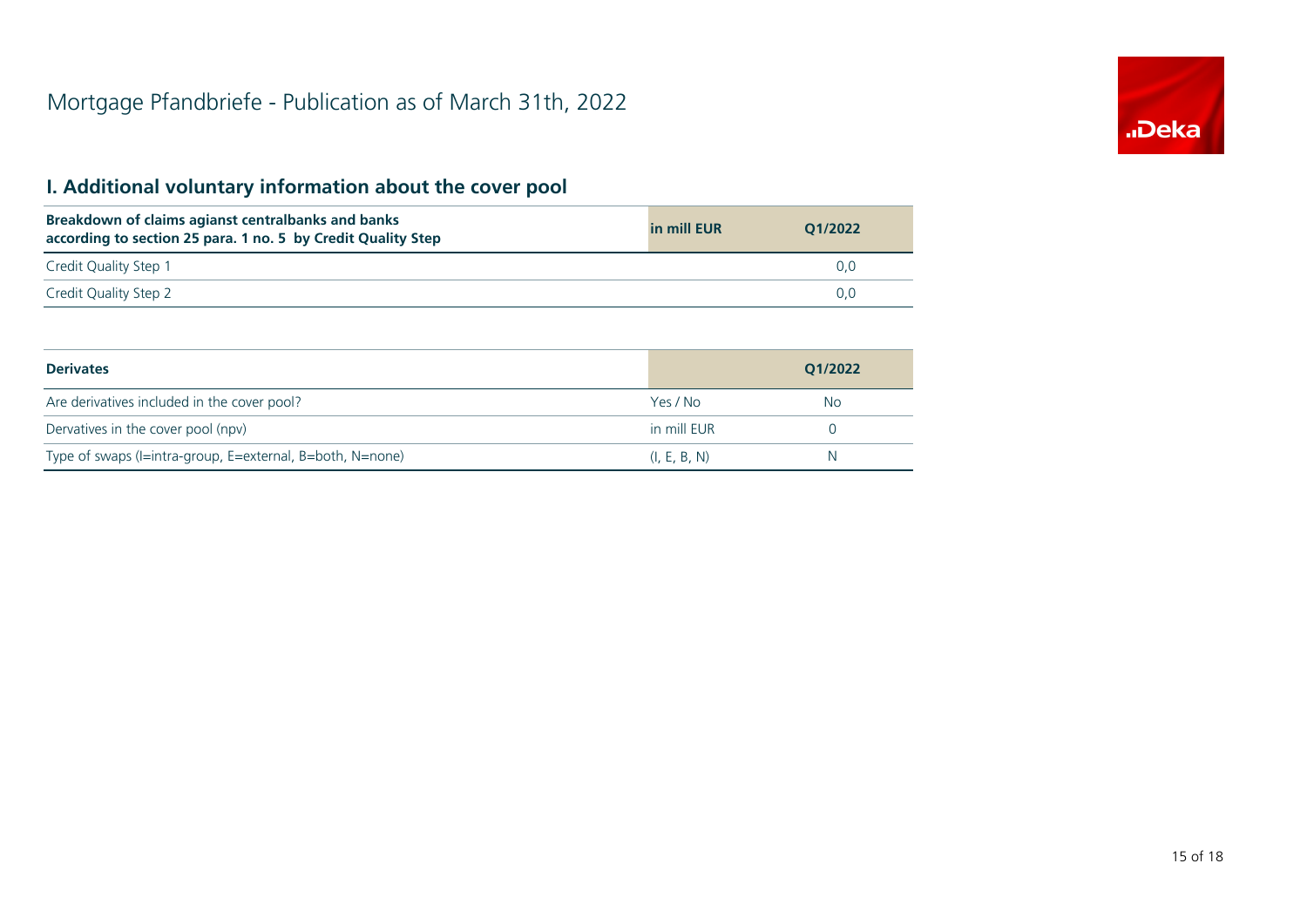

|                                                           |             | <b>Residential</b> | <b>Commercial</b> |
|-----------------------------------------------------------|-------------|--------------------|-------------------|
| Loans $(*)$                                               | Q1/2022     | Q1/2022            |                   |
| Number of loans                                           |             | $\bf{0}$           | 27                |
| Number of borrowers                                       |             | 0                  | 30                |
| Total amount of loans granted to the 10 biggest borrowers | in mill EUR | 0,0                | 566,5             |
| Number of properties                                      |             | 0                  | 41                |
| Part of owner occupied homes of cover assets              | in mill EUR | 0,0                | 0,0               |
| Part of multi-family homes of cover assets                | in mill EUR | 0,0                | 0,0               |

| Loans $(*)$                                                           |             | Q1/2022             |  |
|-----------------------------------------------------------------------|-------------|---------------------|--|
| % of insured mortgages in the cover pool of total cover asstes        | in $%$      | 100,0%              |  |
| Are Insurances part of the cover pool?                                | Yes / No    | <b>Yes</b>          |  |
| Are guaranteed loans included in the cover pool?                      | Yes / No    | Not applicable (**) |  |
| % of quaranteed loans of total cover asstes                           | in $%$      | Not applicable (**) |  |
| Are self certified loans included in the cover pool?                  | Yes / No    | Not applicable (**) |  |
| Are limited certified loans included in the cover pool?               | Yes / No    | Not applicable (**) |  |
| % of non first lien mortgages in the cover pool of total cover assets | in $%$      | Not applicable (**) |  |
| Are ABS included in the cover pool?                                   | Yes / No    | Not applicable (**) |  |
| Part of interest only loans of total cover assets                     | in mill EUR | 1.086,0             |  |

(\*) Remark: Only regular cover pool assets are included.

(\*\*) Remark: Not applicable according to current legal situation.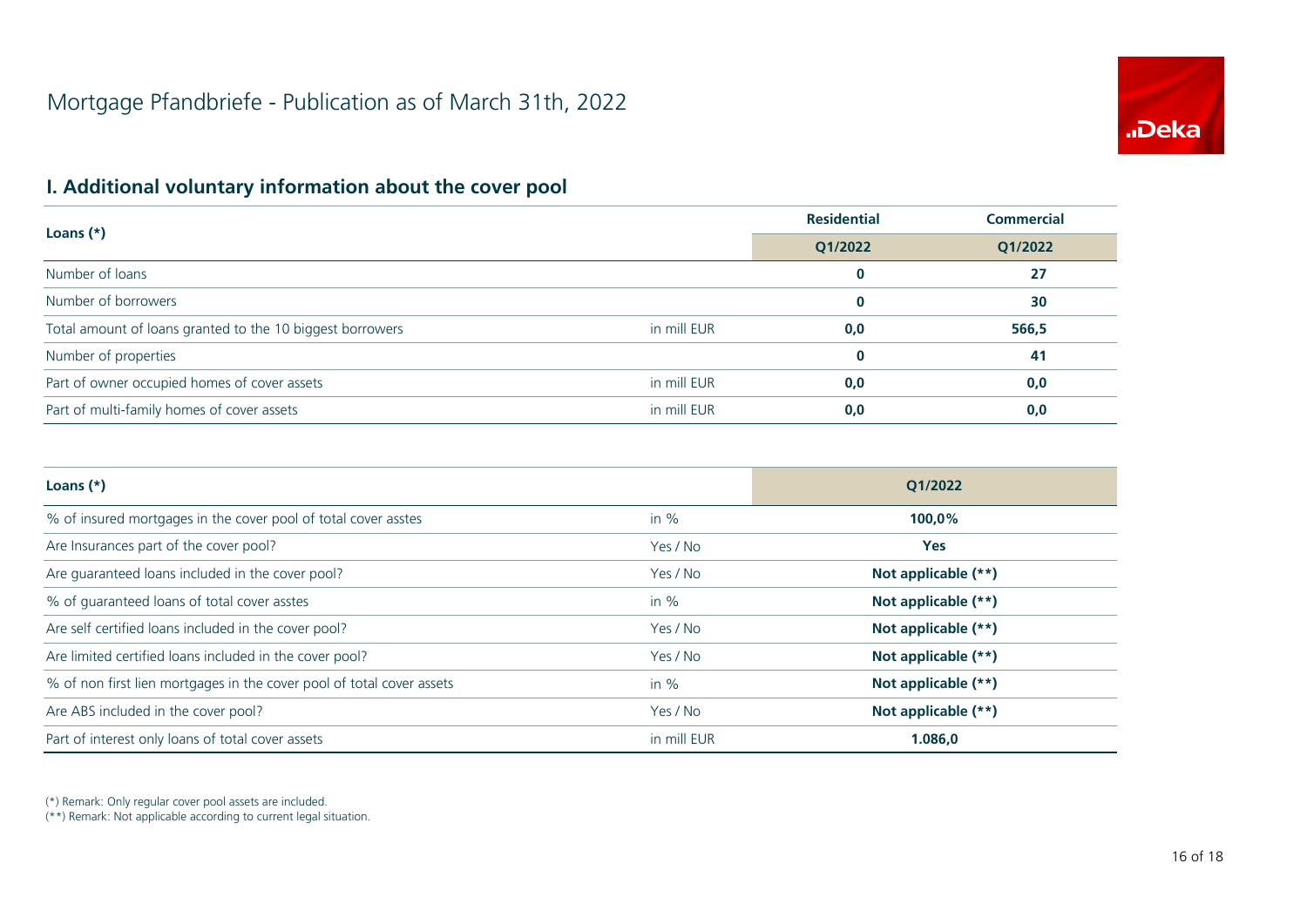

| Loan to Value (LTV) in buckets |        |     | in mill EUR | Q1/2022 |
|--------------------------------|--------|-----|-------------|---------|
| $> 0\%$                        | $\leq$ | 20% |             | 0,0     |
| $> 20\%$                       | $\leq$ | 30% |             | 0,0     |
| $> 30\%$                       | $\leq$ | 40% |             | 0,0     |
| $>40\%$                        | $\leq$ | 50% |             | 0,0     |
| $> 50\%$                       | $\leq$ | 60% |             | 1.111,5 |

| Loan seasoning in buckets<br>residential + commercial |        |            | in mill EUR | Q1/2022 |
|-------------------------------------------------------|--------|------------|-------------|---------|
|                                                       | $\leq$ | 12 months  |             | 151,2   |
| 12 months                                             | $\leq$ | 24 months  |             | 129,3   |
| 24 months                                             | $\leq$ | 36 months  |             | 319,2   |
| 36 months                                             | $\leq$ | 60 months  |             | 337,6   |
| 60 months                                             | $\leq$ | 120 months |             | 174,1   |
| 120 months                                            | $\geq$ |            |             | 0,0     |